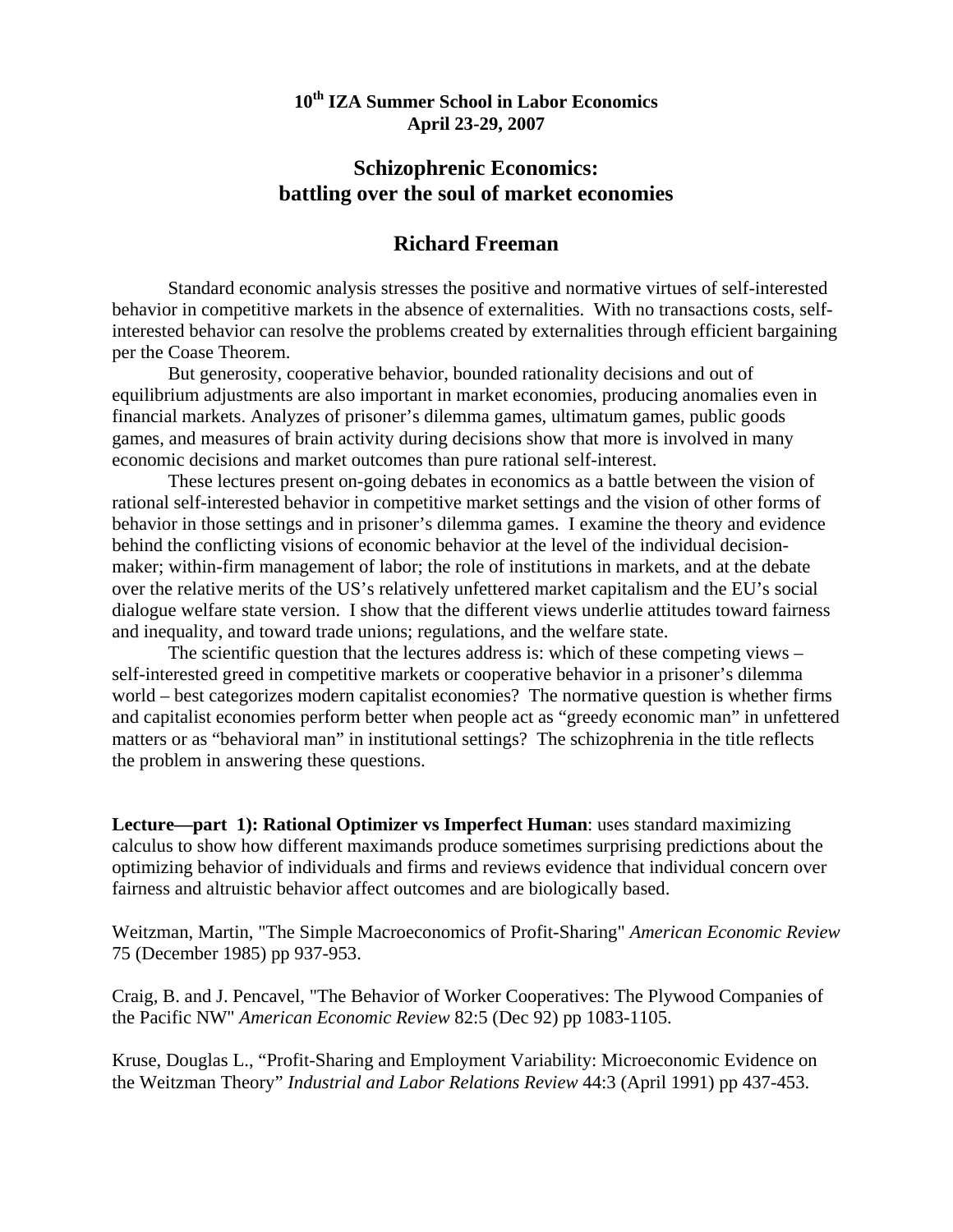Kahneman, Daniel, Jack L. Knetsch, and Richard Thaler "Fairness as a Constraint on Profit-Seeking:Entitlements in the Market" *American Economic Review* 76:4 (Sept) 1986: 728-741.

Sigmund, Karl, Ernst Fehr, Martin Nowak (2002). "The Economics of Fair Play" *Scientific American*, (Jan) pp 83-87:

Sanfey, Alan G., James K. Rilling, Jessica A. Aronson, Leigh E. Nystrom, Jonathan D. Cohen (2003). "The Neural Basis of Economic Decision-Making in the Ultimatum Game," *Science* Vol 300 (5626) p1755.

 Green, Joshua D., R. Brian Sommerville, et al. (2001). "An fMRI Investigation of Emotional Engagement in Moral Judgement," *Science* 293 (September 14). Pp 2105.

**Lecture – part 2): Managing labor** examines incentives in tournament models and contrasts optimal inequality for productivity with socially desirable levels of inequality. It documents the use of team work and group incentives and analyses the role of worker monitoring of coworkers in reducing free rider behavior in these forms of production.

 Lazear, Edward and Sherwin Rosen, "Rank-Order Tournaments as Optimum Labor Contracts" *Journal of Political Economy* 1981 89(5), pp 841-864

 M Moldovanu, Benny and Aner Sela, "The Optimal Allocation of Prizes in Contests."  *American Economic Review,* 91*,* 542-558 (2001).

 Freeman, Richard and Gelber, Alex "Optimal Inequality/Optimal Incentives: evidence from a tournament" NBER WP 12588

Freeman, Richard, Doug Kruse, and Joseph Blasi "Worker Responses to Shirking" <http://www.nber.org/~confer/2006/SCf06/freeman.pdf>

**Lecture – part 3): Markets and Institutions** contrasts the monopoly and collective voice faces of unionism. It shows that workers in diverse countries have similar desires for institutions to represent their economic interests and compares the differences in unionization and collective bargaining between the Anglo-American countries and the bulk of EU countries.

Freeman, R. and E. Lazear, "An Economic Analysis of Works Councils", in Joel Rogers and Wolfgang Streeck (eds) *Works Councils: Consultation, Representation, Cooperation.* (University of Chicago Press for NBER, 1995).

 Fehr, Gächter, Kirschsteiger, "Reciprocity as a Contract Enforcement Device: Experimental Evidence," *Econometrics* Vol 65:4 (July 1997) 833-860

Bennett, James T. and Bruce E. Kaufman. "What Do Unions Do? A Twenty-Year Perspective," Chapter 1 in James T. Bennett and Bruce E. Kaufman, eds. *What Do Unions Do? A Twenty-Year*  Perspective (New Brunswick, NJ: Transaction Publishers, 2007). Also published in *Journal of Labor Research* XXV(3) July 2004, pp: 339-350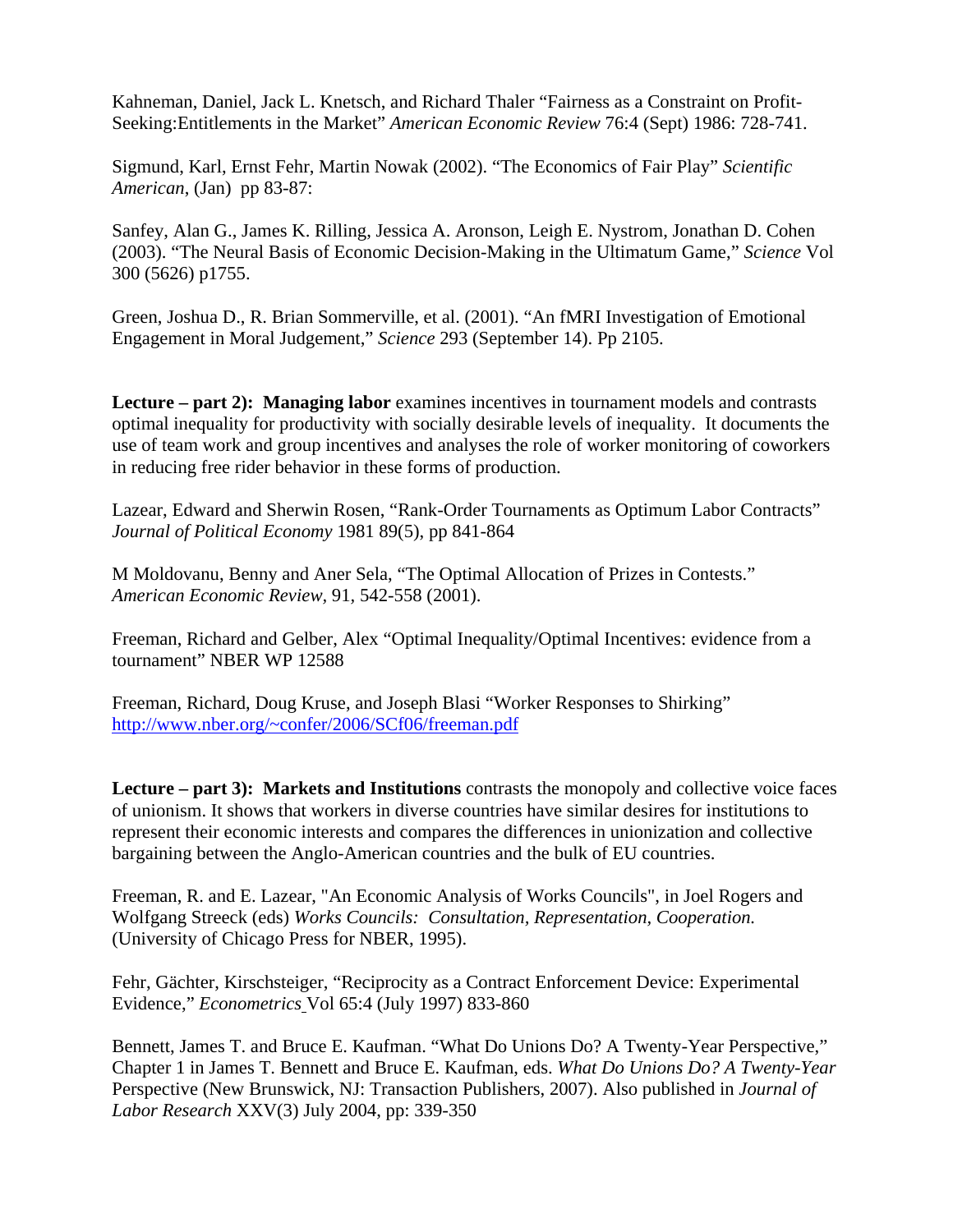Blanchflower, David G. and Alex Bryson, "What Effect Do Unions Have on Wages Now and Would Freeman and Medoff be Surprised?" Chapter 4 in James T. Bennett and Bruce E. Kaufman, eds. *What Do Unions Do? A Twenty-Year* Perspective (New Brunswick, NJ: Transaction Publishers, 2007). Also published in *Journal of Labor Research* XXV(3) July 2004, pp: 383-414.

Hirsch, Barry T., "What Do Unions Do for Economic Performance?" Chapter 7 in James T. Bennett and Bruce E. Kaufman, eds. *What Do Unions Do? A Twenty-Year* Perspective (New Brunswick, NJ: Transaction Publishers, 2007). Also published in *Journal of Labor Research* XXV(3) July 2004, pp: 415-456

Addison, John T. and Clive R. Belfield, "Union Voice," Chapter 8 in James T. Bennett and Bruce E. Kaufman, eds. *What Do Unions Do? A Twenty-Year* Perspective (New Brunswick, NJ: Transaction Publishers, 2007). Also published in *Journal of Labor Research* XXV(4) Fall 2004, pp: 563-596.

"What Do Unions Do? The 2004 M-Brane Stringtwister Edition," Chapter 20 in James T. Bennett and Bruce E. Kaufman, eds. *What Do Unions Do? A Twenty-Year* Perspective (New Brunswick, NJ: Transaction Publishers, 2007). Also published in *Journal of Labor Research* XXVI(4) Fall 2005, pp 641-68. Also published as NBER WP # 11410 (June 2005).

 "Open Source Unionism: Beyond Exclusive Collective Bargaining," with Joel Rogers, WorkingUSA: The Journal of Labor and Society vol 7:2 (Spring 2002), pp 3-4 (ME Sharpe).

OECD, Employment Outlook, 2004, chapter 3

 Blanchflower, D. and A. Oswald, "An Introduction to the Wage Curve" *Journal of Economic Perspectives* 9 Summer 1995, 153-167

**Lecture – part 4) Economic Systems** examines the "war of the models" debate over the optimal way to organize a capitalist labor market and the strength of evidence on the OECD Jobs

Freeman, R. 2002. "Single Peaked vs. Diversified Capitalism: The Relation Between Economic Institutions and Outcomes" Chapter 8 in Jacques Dreze (ed) *Advances in Macroeconomic Theory* (London: Palgrave for the IEA, Conf. Vol #133). NBER WP

 Freeman, R. "War of the Models: Which Labour Market Institutions for the 21st Century?" *Labour Economics* 5: issue 1 (March 1998) pp 1-24

 Calmfors, L. and J. Driffil. 1988. "Bargaining Structure, Corporatism and Macroeconomic Performance (Centralization of Wage Bargaining:)" *Economic Polic*y, no 6 (April).

 Soskice, D. "Wage Determination: The Changing Role of Institutions in the Advanced Industrialized Countries" *Oxford Review of Economic Policy* 6:4 (Winter 1990)

Freeman, Richard B., "Labour Market Institutions Without Blinders: The Debate Over